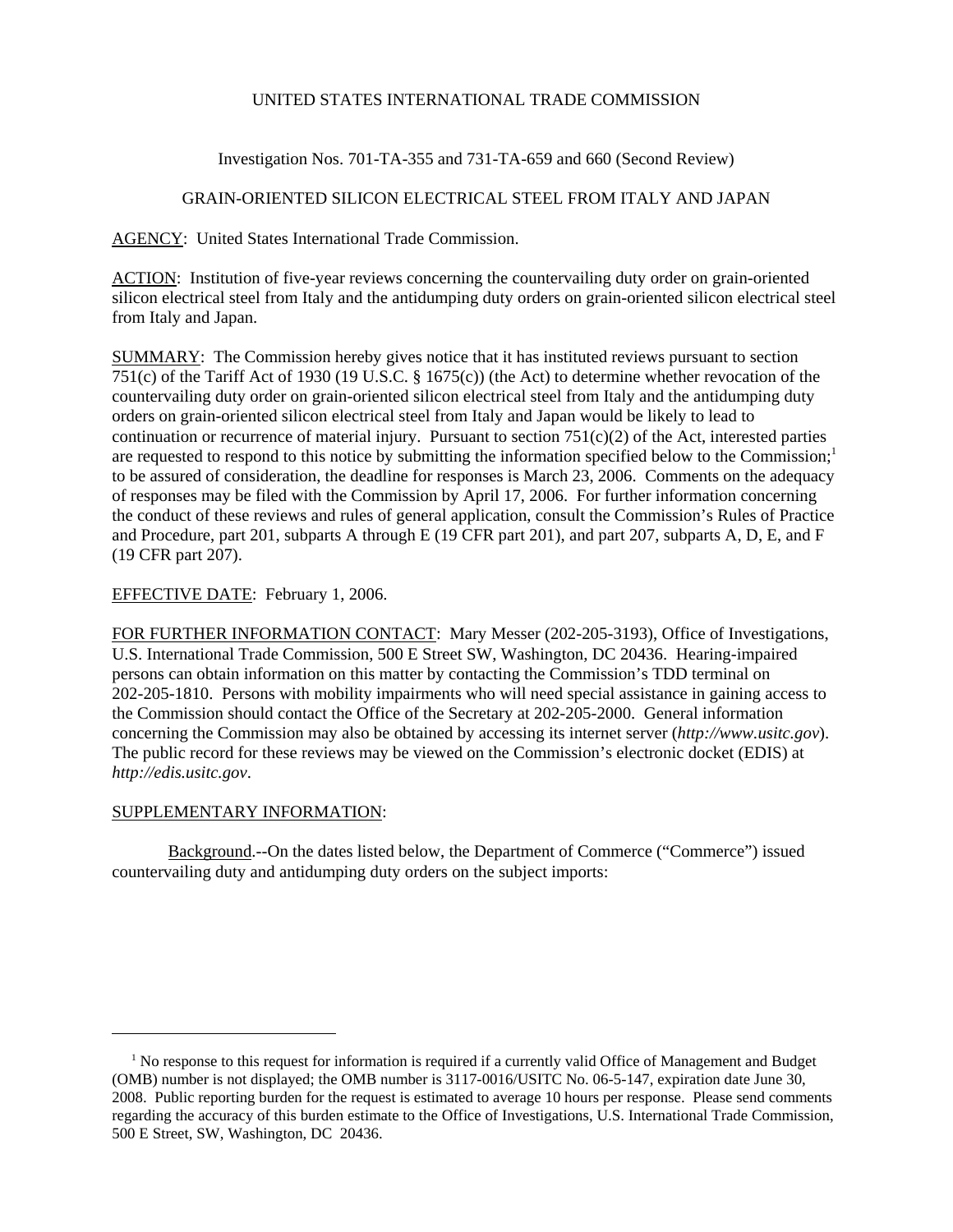|         | Order date Product/Country                    | Inv. No.                 | <i>F.R. cite</i>         |
|---------|-----------------------------------------------|--------------------------|--------------------------|
| 6/7/94  | Grain-oriented silicon electrical steel/Italy |                          | 701-TA-355 59 F.R. 29414 |
| 6/10/94 | Grain-oriented silicon electrical steel/Japan | 731-TA-660 59 F.R. 29984 |                          |
| 8/12/94 | Grain-oriented silicon electrical steel/Italy |                          | 731-TA-659 59 F.R. 41431 |

Following five-year reviews by Commerce and the Commission, effective March 14, 2001, Commerce issued a continuation of the countervailing duty order on grain-oriented silicon electrical steel from Italy and the antidumping duty orders on grain-oriented silicon electrical steel from Italy and Japan (66 F.R. 14889). The Commission's determination in that review is currently on appeal. The Commission is now conducting second reviews to determine whether revocation of the orders would be likely to lead to continuation or recurrence of material injury to the domestic industry within a reasonably foreseeable time. It will assess the adequacy of interested party responses to this notice of institution to determine whether to conduct full reviews or expedited reviews. The Commission's determinations in any expedited reviews will be based on the facts available, which may include information provided in response to this notice.

Definitions.--The following definitions apply to these reviews:

- (1) *Subject Merchandise* is the class or kind of merchandise that is within the scope of the five-year reviews, as defined by Commerce.
- (2) The *Subject Countries* in these reviews are Italy and Japan.
- (3) The *Domestic Like Product* is the domestically produced product or products which are like, or in the absence of like, most similar in characteristics and uses with, the *Subject Merchandise*. In its original determinations, the Commission found that all types of grain-oriented silicon electrical steel comprise a single *Domestic Like Product*. In its full five-year review determinations, the Commission defined one *Domestic Like Product*, grain-oriented silicon electrical steel, coextensive with Commerce's scope.
- (4) The *Domestic Industry* is the U.S. producers as a whole of the *Domestic Like Product*, or those producers whose collective output of the *Domestic Like Product* constitutes a major proportion of the total domestic production of the product. In its original and full fiveyear review determinations, the Commission found one *Domestic Industry*, producers of grain-oriented silicon electrical steel.
- (5) An *Importer* is any person or firm engaged, either directly or through a parent company or subsidiary, in importing the *Subject Merchandise* into the United States from a foreign manufacturer or through its selling agent.

Participation in the reviews and public service list.--Persons, including industrial users of the *Subject Merchandise* and, if the merchandise is sold at the retail level, representative consumer organizations, wishing to participate in the reviews as parties must file an entry of appearance with the Secretary to the Commission, as provided in section 201.11(b)(4) of the Commission's rules, no later than 21 days after publication of this notice in the *Federal Register*. The Secretary will maintain a public service list containing the names and addresses of all persons, or their representatives, who are parties to the reviews.

Former Commission employees who are seeking to appear in Commission five-year reviews are reminded that they are required, pursuant to 19 C.F.R. § 201.15, to seek Commission approval if the matter in which they are seeking to appear was pending in any manner or form during their Commission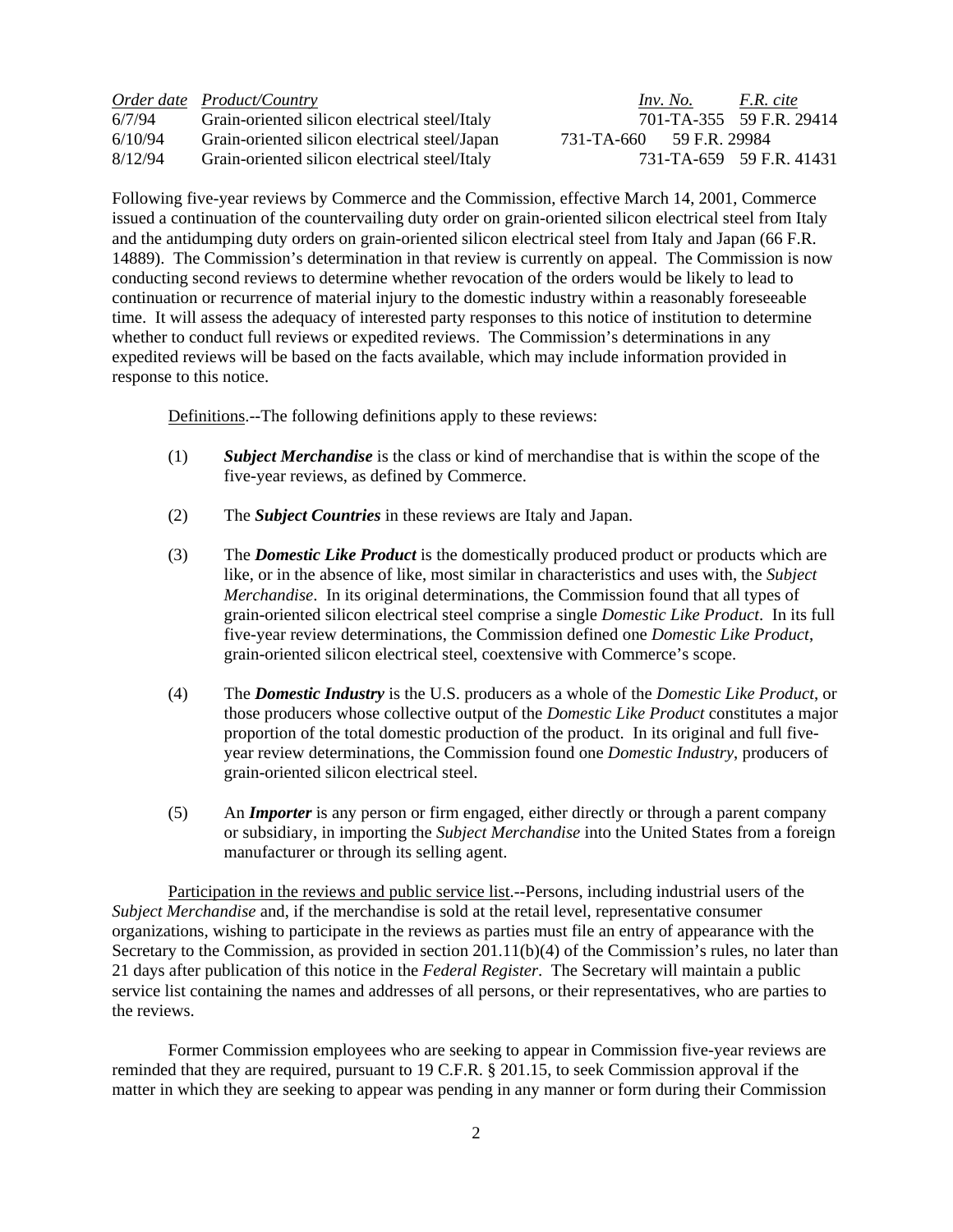employment. The Commission is seeking guidance as to whether a second transition five-year review is the "same particular matter" as the underlying original investigation for purposes of 19 C.F.R. § 201.15 and 18 U.S.C. § 207, the post employment statute for Federal employees. Former employees may seek informal advice from Commission ethics officials with respect to this and the related issue of whether the employee's participation was "personal and substantial." However, any informal consultation will not relieve former employees of the obligation to seek approval to appear from the Commission under its rule 201.15. For ethics advice, contact Carol McCue Verratti, Deputy Agency Ethics Official, at 202-205-3088.

Limited disclosure of business proprietary information (BPI) under an administrative protective order (APO) and APO service list.--Pursuant to section 207.7(a) of the Commission's rules, the Secretary will make BPI submitted in these reviews available to authorized applicants under the APO issued in the reviews, provided that the application is made no later than 21 days after publication of this notice in the *Federal Register*. Authorized applicants must represent interested parties, as defined in 19 U.S.C. § 1677(9), who are parties to the reviews. A separate service list will be maintained by the Secretary for those parties authorized to receive BPI under the APO.

Certification.--Pursuant to section 207.3 of the Commission's rules, any person submitting information to the Commission in connection with these reviews must certify that the information is accurate and complete to the best of the submitter's knowledge. In making the certification, the submitter will be deemed to consent, unless otherwise specified, for the Commission, its employees, and contract personnel to use the information provided in any other reviews or investigations of the same or comparable products which the Commission conducts under Title VII of the Act, or in internal audits and investigations relating to the programs and operations of the Commission pursuant to 5 U.S.C. Appendix 3.

Written submissions.--Pursuant to section 207.61 of the Commission's rules, each interested party response to this notice must provide the information specified below. The deadline for filing such responses is March 23, 2006. Pursuant to section 207.62(b) of the Commission's rules, eligible parties (as specified in Commission rule  $207.62(b)(1)$ ) may also file comments concerning the adequacy of responses to the notice of institution and whether the Commission should conduct expedited or full reviews. The deadline for filing such comments is April 17, 2006. All written submissions must conform with the provisions of sections 201.8 and 207.3 of the Commission's rules and any submissions that contain BPI must also conform with the requirements of sections 201.6 and 207.7 of the Commission's rules. The Commission's rules do not authorize filing of submissions with the Secretary by facsimile or electronic means, except to the extent permitted by section 201.8 of the Commission's rules, as amended, 67 Fed. Reg. 68036 (November 8, 2002). Also, in accordance with sections 201.16(c) and 207.3 of the Commission's rules, each document filed by a party to the reviews must be served on all other parties to the reviews (as identified by either the public or APO service list as appropriate), and a certificate of service must accompany the document (if you are not a party to the reviews you do not need to serve your response).

Inability to provide requested information.--Pursuant to section 207.61(c) of the Commission's rules, any interested party that cannot furnish the information requested by this notice in the requested form and manner shall notify the Commission at the earliest possible time, provide a full explanation of why it cannot provide the requested information, and indicate alternative forms in which it can provide equivalent information. If an interested party does not provide this notification (or the Commission finds the explanation provided in the notification inadequate) and fails to provide a complete response to this notice, the Commission may take an adverse inference against the party pursuant to section 776(b) of the Act in making its determinations in the reviews.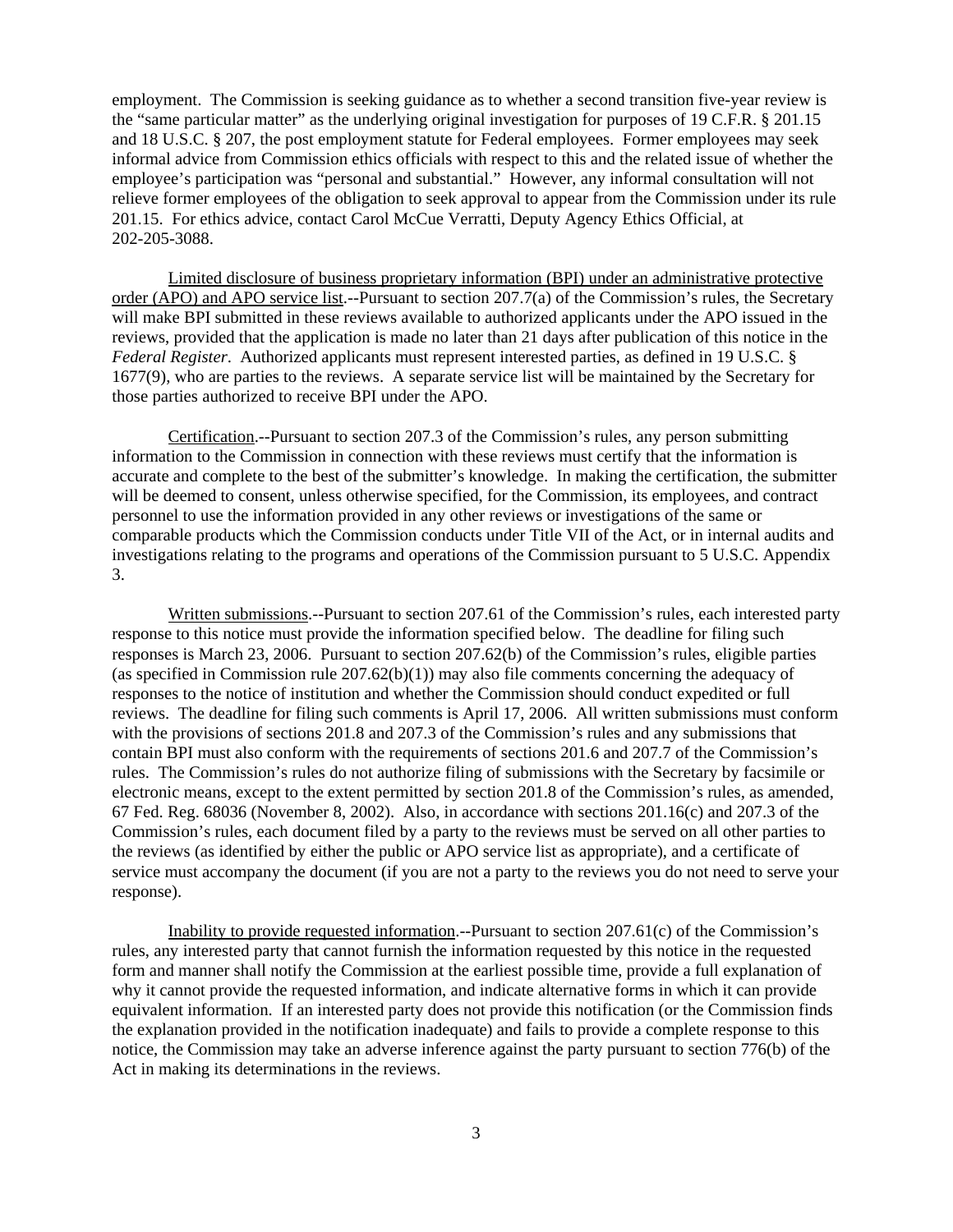INFORMATION TO BE PROVIDED IN RESPONSE TO THIS NOTICE OF INSTITUTION: If you are a domestic producer, union/worker group, or trade/business association; import/export *Subject Merchandise* from more than one *Subject Country*; or produce *Subject Merchandise* in more than one *Subject Country*, you may file a single response. If you do so, please ensure that your response to each question includes the information requested for each pertinent *Subject Country.* As used below, the term "firm" includes any related firms.

- (1) The name and address of your firm or entity (including World Wide Web address if available) and name, telephone number, fax number, and E-mail address of the certifying official.
- (2) A statement indicating whether your firm/entity is a U.S. producer of the *Domestic Like Product*, a U.S. union or worker group, a U.S. importer of the *Subject Merchandise*, a foreign producer or exporter of the *Subject Merchandise*, a U.S. or foreign trade or business association, or another interested party (including an explanation). If you are a union/worker group or trade/business association, identify the firms in which your workers are employed or which are members of your association.
- (3) A statement indicating whether your firm/entity is willing to participate in these reviews by providing information requested by the Commission.
- (4) A statement of the likely effects of the revocation of the countervailing duty and antidumping duty orders on the *Domestic Industry* in general and/or your firm/entity specifically. In your response, please discuss the various factors specified in section 752(a) of the Act (19 U.S.C. § 1675a(a)) including the likely volume of subject imports, likely price effects of subject imports, and likely impact of imports of *Subject Merchandise* on the *Domestic Industry*.
- (5) A list of all known and currently operating U.S. producers of the *Domestic Like Product*. Identify any known related parties and the nature of the relationship as defined in section 771(4)(B) of the Act (19 U.S.C. § 1677(4)(B)).
- (6) A list of all known and currently operating U.S. importers of the *Subject Merchandise* and producers of the *Subject Merchandise* in each *Subject Country* that currently export or have exported *Subject Merchandise* to the United States or other countries after 1999.
- (7) If you are a U.S. producer of the *Domestic Like Product*, provide the following information on your firm's operations on that product during calendar year 2005 (report quantity data in short tons and value data in U.S. dollars, f.o.b. plant). If you are a union/worker group or trade/business association, provide the information, on an aggregate basis, for the firms in which your workers are employed/which are members of your association.
	- (a) Production (quantity) and, if known, an estimate of the percentage of total U.S. production of the *Domestic Like Product* accounted for by your firm's(s') production;
	- (b) the quantity and value of U.S. commercial shipments of the *Domestic Like Product* produced in your U.S. plant(s); and
	- (c) the quantity and value of U.S. internal consumption/company transfers of the *Domestic Like Product* produced in your U.S. plant(s).
- (8) If you are a U.S. importer or a trade/business association of U.S. importers of the *Subject Merchandise* from the *Subject Countries*, provide the following information on your firm's(s')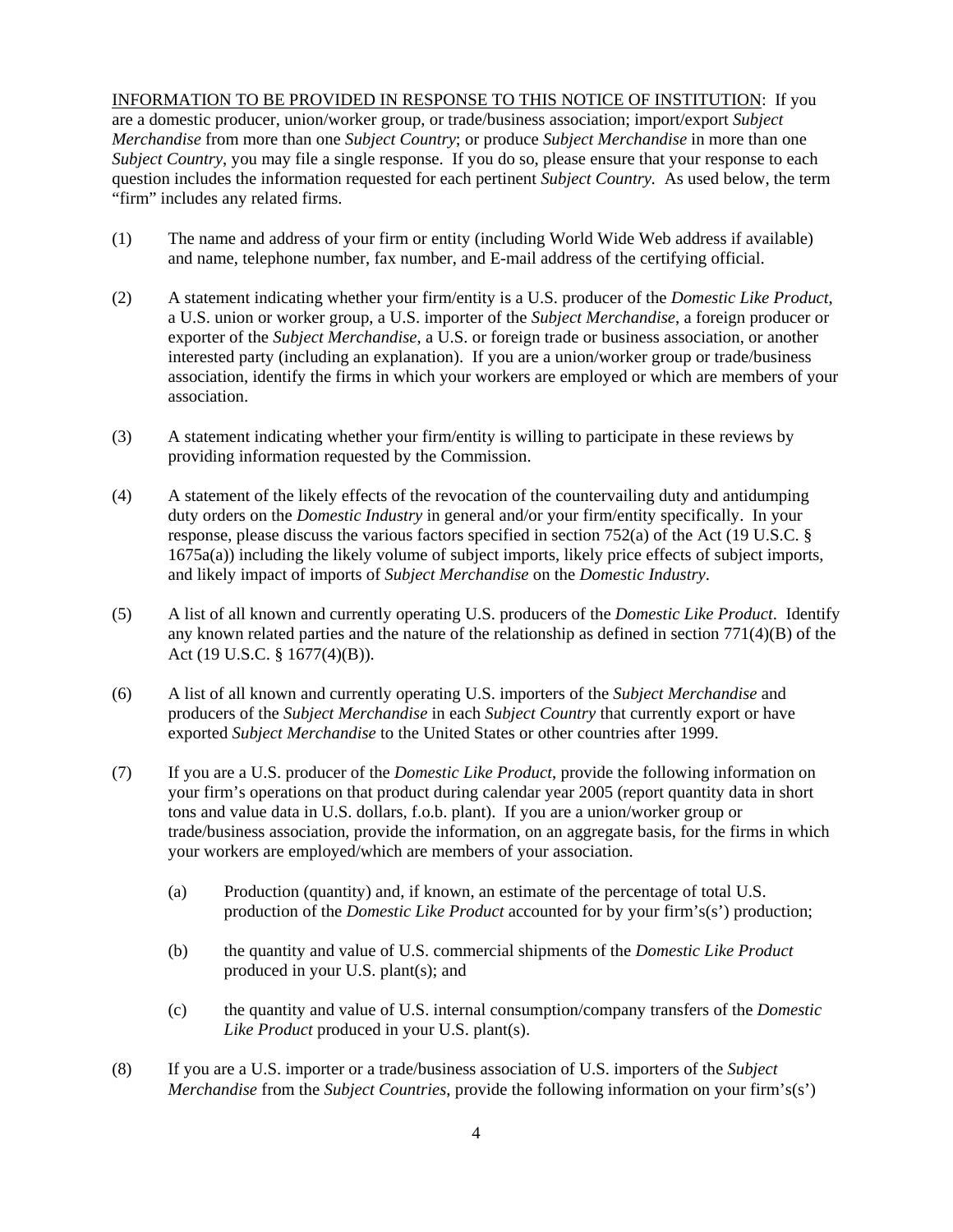operations on that product during calendar year 2005 (report quantity data in short tons and value data in U.S. dollars). If you are a trade/business association, provide the information, on an aggregate basis, for the firms which are members of your association.

- (a) The quantity and value (landed, duty-paid but not including antidumping or countervailing duties) of U.S. imports and, if known, an estimate of the percentage of total U.S. imports of *Subject Merchandise* from each *Subject Country* accounted for by your firm's(s') imports;
- (b) the quantity and value (f.o.b. U.S. point of shipment, including antidumping and/or countervailing duties) of U.S. commercial shipments of *Subject Merchandise* imported from each *Subject Country*; and
- (c) the quantity and value (f.o.b. U.S. point of shipment, including antidumping and/or countervailing duties) of U.S. internal consumption/company transfers of *Subject Merchandise* imported from each *Subject Country*.
- (9) If you are a producer, an exporter, or a trade/business association of producers or exporters of the *Subject Merchandise* in the *Subject Countries*, provide the following information on your firm's(s') operations on that product during calendar year 2005 (report quantity data in short tons and value data in U.S. dollars, landed and duty-paid at the U.S. port but not including antidumping or countervailing duties). If you are a trade/business association, provide the information, on an aggregate basis, for the firms which are members of your association.
	- (a) Production (quantity) and, if known, an estimate of the percentage of total production of *Subject Merchandise* in each *Subject Country* accounted for by your firm's(s') production; and
	- (b) the quantity and value of your firm's(s') exports to the United States of *Subject Merchandise* and, if known, an estimate of the percentage of total exports to the United States of *Subject Merchandise* from each *Subject Country* accounted for by your firm's(s') exports.
- (10) Identify significant changes, if any, in the supply and demand conditions or business cycle for the *Domestic Like Product* that have occurred in the United States or in the market for the *Subject Merchandise* in the *Subject Countries* after 1999, and significant changes, if any, that are likely to occur within a reasonably foreseeable time. Supply conditions to consider include technology; production methods; development efforts; ability to increase production (including the shift of production facilities used for other products and the use, cost, or availability of major inputs into production); and factors related to the ability to shift supply among different national markets (including barriers to importation in foreign markets or changes in market demand abroad). Demand conditions to consider include end uses and applications; the existence and availability of substitute products; and the level of competition among the *Domestic Like Product* produced in the United States, *Subject Merchandise* produced in the *Subject Countries*, and such merchandise from other countries.
- (11) (OPTIONAL) A statement of whether you agree with the above definitions of the *Domestic Like Product* and *Domestic Industry*; if you disagree with either or both of these definitions, please explain why and provide alternative definitions.